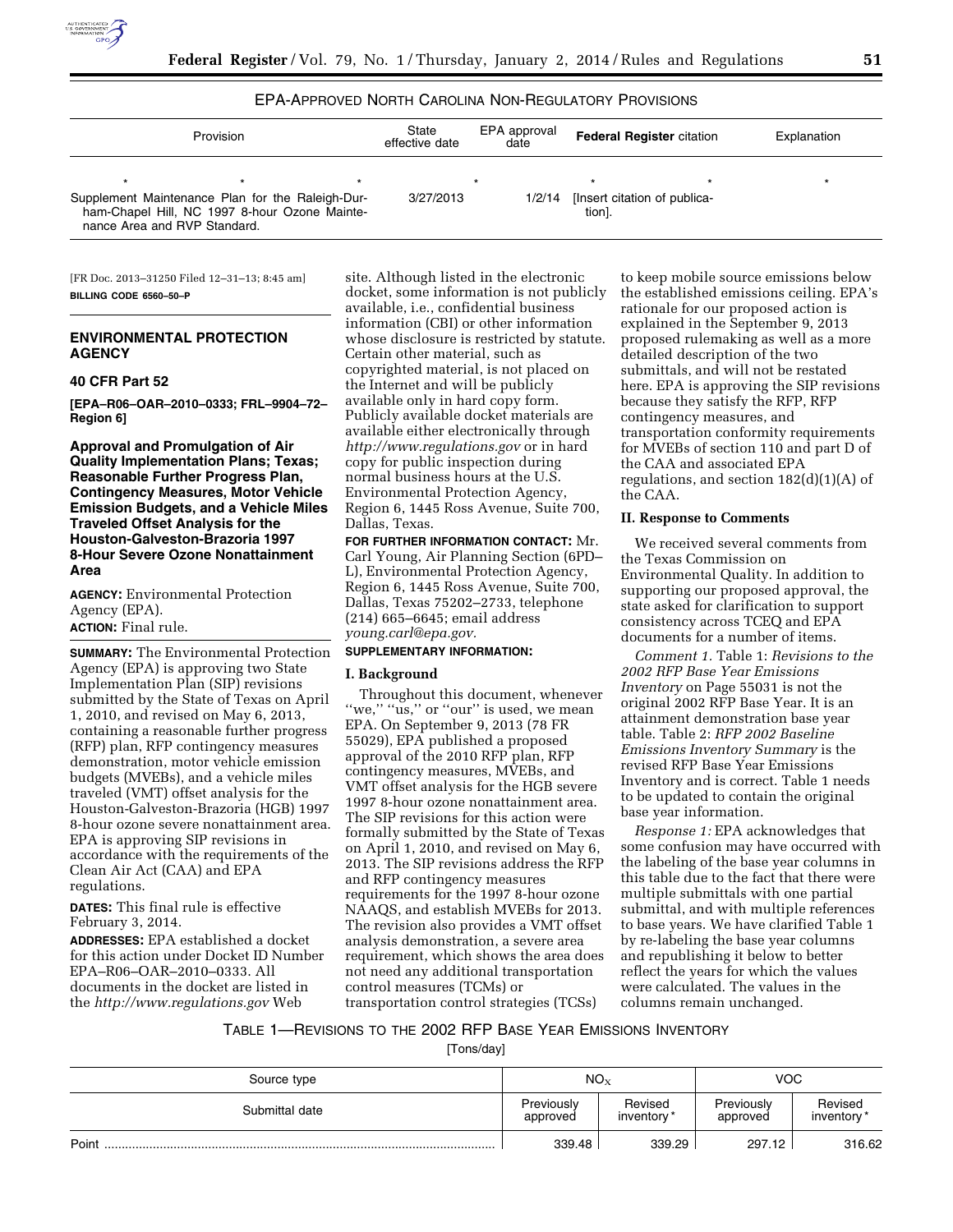| Source type    | $NO_{X}$                  |                           | <b>VOC</b>                 |                           |
|----------------|---------------------------|---------------------------|----------------------------|---------------------------|
| Submittal date | Previously<br>approved    | Revised<br>inventory*     | Previously<br>approved     | Revised<br>inventory *    |
| Area           | 40.15<br>283.20<br>167.74 | 89.11<br>371.89<br>156.98 | 219.51<br>114.30<br>112.37 | 407.61<br>124.47<br>84.32 |
| Total          | 830.57                    | 957.27                    | 743.30                     | 933.02                    |

TABLE 1—REVISIONS TO THE 2002 RFP BASE YEAR EMISSIONS INVENTORY—Continued

[Tons/day]

\* Submitted by the State on May 6, 2013.

*Comment 2:* In the center column on Page 55031, there are several incorrect references to a 15% reduction for HGB between 2002 and 2008. The correct reduction for HGB between 2002 and 2008 is 18%. The references to the required reduction for HGB between 2002 and 2008 may need to be updated to be 18% throughout the whole document, as appropriate.

*Response 2:* EPA approved the HGB moderate area RFP for the 1997 8-hour ozone standard which included a 15% plan as well as contingency measures and associated MVEBs on April 22, 2009 (76 FR 18298). In that action, EPA recognized that the state had requested, and EPA had granted, a reclassification

of the HGB area from moderate to severe on October 1, 2008 (73 FR 56983). With that reclassification the state was required to provide an RFP with emission reductions for VOC and/or  $NO<sub>X</sub>$  of 18% for the six-year period, plus 3% per year for all remaining three-year periods after the first six-year period out to the attainment date as prescribed in 40 CFR 51.910(a)(1)(ii)(B). We agree that the correct RFP reduction for the HGB area between 2002 and 2008 is 18%.

*Comment 3:* The EPA's RFP demonstration summary and the associated Table 6 on Page 55033 only discuss an RFP demonstration for 2018. There are RFP demonstrations for 2008, 2011, 2014, 2017, and 2018. The

summaries of the RFP controls (Tables 4 and 5) have all five years but the RFP demonstration table only has 2018. The RFP demonstration discussion may need to be updated to include all five RFP demonstration years.

*Response 3:* The efficacy of providing only the 2018 RFP demonstration table as an example of the state meeting RFP was done that way because the 2018 table was built upon all the other RFP demonstration tables which also showed the milestone RFP targets were met. We are providing a summary table here as Table 6–1 to show how all the RFP milestones were met.

| TABLE 6-1—UPDATE SUMMARY OF RFP DEMONSTRATION FOR HGB |  |
|-------------------------------------------------------|--|
|-------------------------------------------------------|--|

| Inventory description | 2008   | 2011   | 2014   | 2017       | 2018   |
|-----------------------|--------|--------|--------|------------|--------|
|                       | 642.55 | 635.68 | 571.88 | 528.37     | 522.17 |
|                       | 816.10 | 754.15 | 667.70 | 580.60     | 555.22 |
|                       | 883.13 | 875.72 | 886.17 | 896.41     | 901.62 |
|                       | 923.82 | 927.98 | 919.19 | 912.54     | 907.50 |
|                       | Yes    | Yes    | Yes    | <b>Yes</b> | Yes    |

*Comment 4:* The last column on Page 55033 indicates that the RFP contingency may be met by including a demonstration of 27% Volatile Organic Compounds (VOC) and nitrogen oxides  $(NO<sub>X</sub>)$  reductions in the RFP plan. On Page 55034, the 27% is stated as being calculated by adding 15 and 12%. The RFP contingency is met by including a cumulative demonstration of 51%, which is the sum of the VOC and  $NO<sub>X</sub>$ reductions requirement, from 2002 base year, with 2008, 2011, 2014, 2017 milestone years, 2018 attainment year, and 2019 contingency year (18+9+9+9+3+3). Either the amount needs to be changed to 51% or a further explanation of the 27%, 15%, and 12% reductions is suggested for clarification.

*Response 4:* EPA acknowledges this misstatement and corrects the percentage here in this final action to reflect that the actual achievement shown in the RFP is 51% and not the

27% as stated in the proposal. This change does not alter the final outcome of our analysis.

*Comment 5:* In the first full paragraph of the middle column on Page 55036, the description of the values in Table 9: *RFP Motor Vehicle Emissions Budgets for HGB* are referred to as the total projected transportation emissions for milestone years 2008 to 2018. In actuality, the values are the MVEBs, which are the projected emissions adjusted with transportation conformity safety margins. The description may be more accurate if it is modified: (a) To indicate the safety margin adjustment; or (b) to refer to values as the MVEBs rather than projected emissions.

*Response 5:* EPA agrees that the values in Table 9 show the total projected transportation emissions for milestone years 2008 through 2018 plus safety margins. We modify here our description preceding Table 9 to include

this clarifying phrase: ''Table 9 shows the total projected transportation emissions plus safety margins for milestone years 2008–2018 as submitted in Tables 7–43 through 7–47 of the 2013 SIP Submittal.''

*Comment 6:* Clarification is needed to support consistency across TCEQ and EPA documents. As EPA notes in the technical support document (TSD), there was an error in the spreadsheet calculation that lowered the VOC values in Tables 7–29 through 7–31 by 19.82 tons per day of VOC. This error resulted in a conservative projection of VOC emission reductions taking place by that amount. The resulting surplus of VOCs could have been greater by 19.82 tons per day. EPA should clarify in the final approval notice that this surplus is appropriate for the HGB area, and that TCEQ will address this error in the next SIP submittal, without penalty.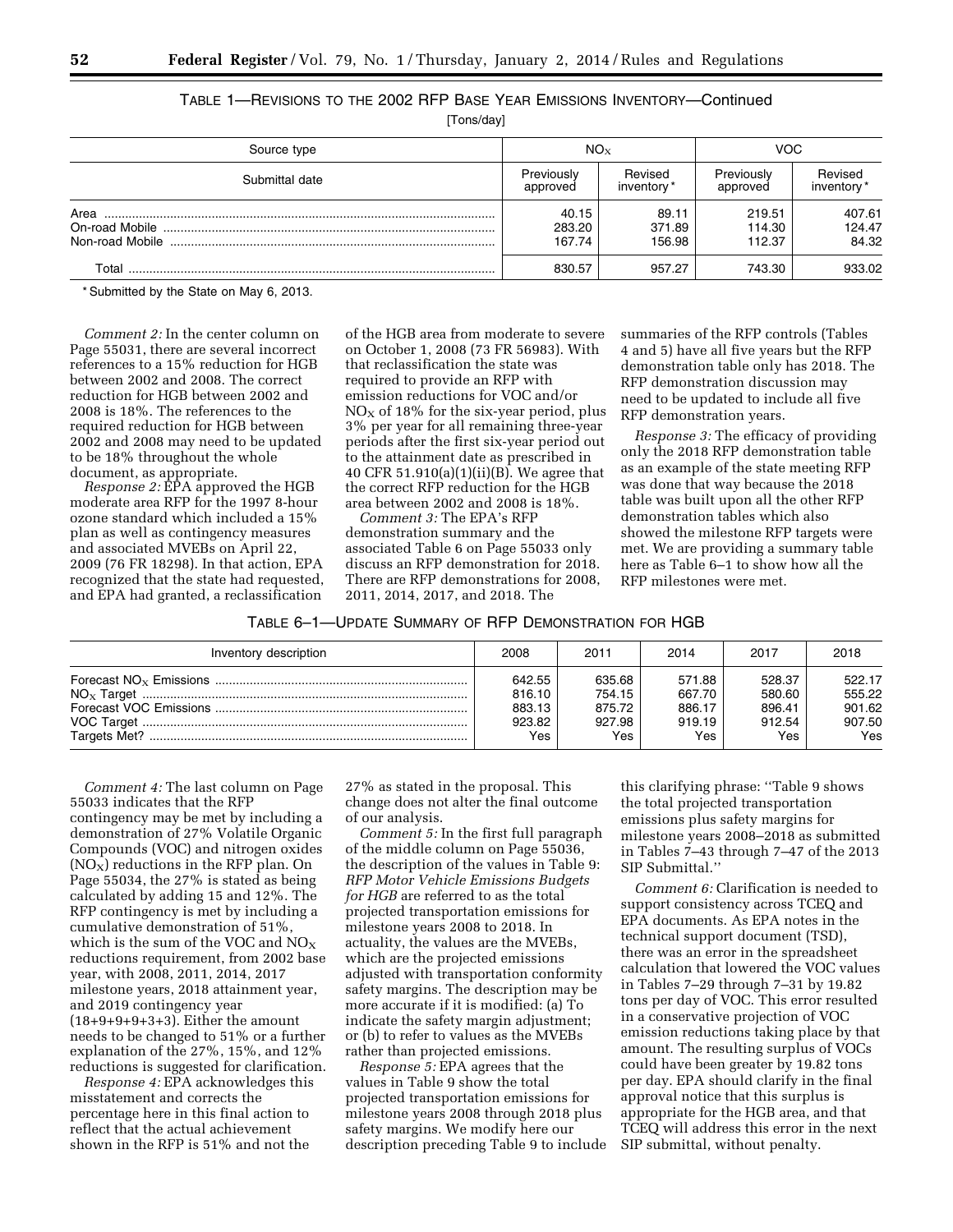*Response 6:* For the purposes of the proposal, EPA did not see the need to mention the particulars of this error in the proposed approval. However, in this final action we are acknowledging that the excess emissions of VOC available to the TCEQ for future SIP submittals is actually 19.82 ton per day more than the 5.88 tons per day shown in Table 7–31 of the 2013 submittal. This provides the state with 25.60 tons per day of excess VOC emissions available for future planning purposes. We are not modifying any tables in this final action to reflect this because the tables show what was in the 2013 submittal.

#### **III. Final Action**

The EPA is approving the 2010 RFP plan; RFP contingency measures; 2013 MVEBs; and the VMT offset analysis for the HGB 1997 8-hour severe ozone nonattainment area. The SIP revision satisfies requirements for 1997 8-hour ozone NAAQS nonattainment areas classified as severe and demonstrates reasonable further progress in reducing ozone precursors. The VMT offset analysis demonstrates that the credited TCSs and TCMs for the attainment year are sufficient to offset the anticipated increase in VMT over time, and therefore no additional TCSs or TCMs are needed to attain the NAAQS.

### **IV. Statutory and Executive Order Reviews**

Under the Clean Air Act, the Administrator is required to approve a SIP submission that complies with the provisions of the Act and applicable Federal regulations. 42 U.S.C. 7410(k); 40 CFR 52.02(a). Thus, in reviewing SIP submissions, EPA's role is to approve state choices, provided that they meet the criteria of the Clean Air Act. Accordingly, this action merely approves state law as meeting Federal requirements and does not impose additional requirements beyond those imposed by state law. For that reason, this action:

• Is not a ''significant regulatory action'' subject to review by the Office of Management and Budget under Executive Order 12866 (58 FR 51735, October 4, 1993);

• Does not impose an information collection burden under the provisions of the Paperwork Reduction Act (44 U.S.C. 3501 *et seq.*);

• Is certified as not having a significant economic impact on a substantial number of small entities under the Regulatory Flexibility Act (5 U.S.C. 601 *et seq.*);

• Does not contain any unfunded mandate or significantly or uniquely affect small governments, as described in the Unfunded Mandates Reform Act of 1995 (Pub. L. 104–4);

• Does not have Federalism implications as specified in Executive Order 13132 (64 FR 43255, August 10, 1999);

• Is not an economically significant regulatory action based on health or safety risks subject to Executive Order 13045 (62 FR 19885, April 23, 1997);

• Is not a significant regulatory action subject to Executive Order 13211 (66 FR 28355, May 22, 2001);

• Is not subject to requirements of Section 12(d) of the National Technology Transfer and Advancement Act of 1995 (15 U.S.C. 272 note) because application of those requirements would be inconsistent with the Clean Air Act; and

• Does not provide EPA with the discretionary authority to address, as appropriate, disproportionate human health or environmental effects, using practicable and legally permissible methods, under Executive Order 12898 (59 FR 7629, February 16, 1994).

In addition, this rule does not have tribal implications as specified by Executive Order 13175 (65 FR 67249, November 9, 2000), because the SIP is not approved to apply in Indian country located in the state, and EPA notes that it will not impose substantial direct costs on tribal governments or preempt tribal law.

The Congressional Review Act, 5 U.S.C. section 801 *et seq.,* as added by the Small Business Regulatory Enforcement Fairness Act of 1996, generally provides that before a rule may take effect, the agency promulgating the rule must submit a rule report, which includes a copy of the rule, to each House of the Congress and to the Comptroller General of the United States. EPA will submit a report containing this action and other required information to the U.S. Senate, the U.S. House of Representatives, and the Comptroller General of the United States prior to publication of the rule in the **Federal Register**. A major rule

cannot take effect until 60 days after it is published in the **Federal Register**. This action is not a ''major rule'' as defined by 5 U.S.C. 804(2).

Under section 307(b)(1) of the Clean Air Act, petitions for judicial review of this action must be filed in the United States Court of Appeals for the appropriate circuit by March 3, 2014. Filing a petition for reconsideration by the Administrator of this final rule does not affect the finality of this action for the purposes of judicial review nor does it extend the time within which a petition for judicial review may be filed, and shall not postpone the effectiveness of such rule or action. This action may not be challenged later in proceedings to enforce its requirements. (See section 307(b)(2).)

## **List of Subjects in 40 CFR Part 52**

Environmental protection, Air pollution control, Incorporation by reference, Intergovernmental relations, Nitrogen dioxide, Ozone, Volatile organic compounds.

Dated: December 16, 2013.

## **Ron Curry,**

40 CFR part 52 is amended as follows:

## **PART 52—APPROVAL AND PROMULGATION OF IMPLEMENTATION PLANS**

*Regional Administrator, Region 6.* 

■ 1. The authority citation for part 52 continues to read as follows:

**Authority:** 42 U.S.C. 7401 *et seq.* 

#### **Subpart SS—Texas**

 $\blacksquare$  2. In § 52.2270, the second table in paragraph (e) entitled ''EPA Approved Nonregulatory Provisions and Quasi-Regulatory Measures in the Texas SIP'' is amended by adding, at the end of the table, entries for ''Reasonable Further Progress Plan (RFP), RFP Contingency Measures''; ''RFP Transportation Conformity Motor Vehicle Emission Budgets (2008, 2011, 2014, 2017 and 2018)'' and ''Vehicle Miles Traveled (VMT) Offset Analysis'' to read as follows:

### **§ 52.2270 Identification of plan.**

\* \* \* \* \* (e) \* \* \*